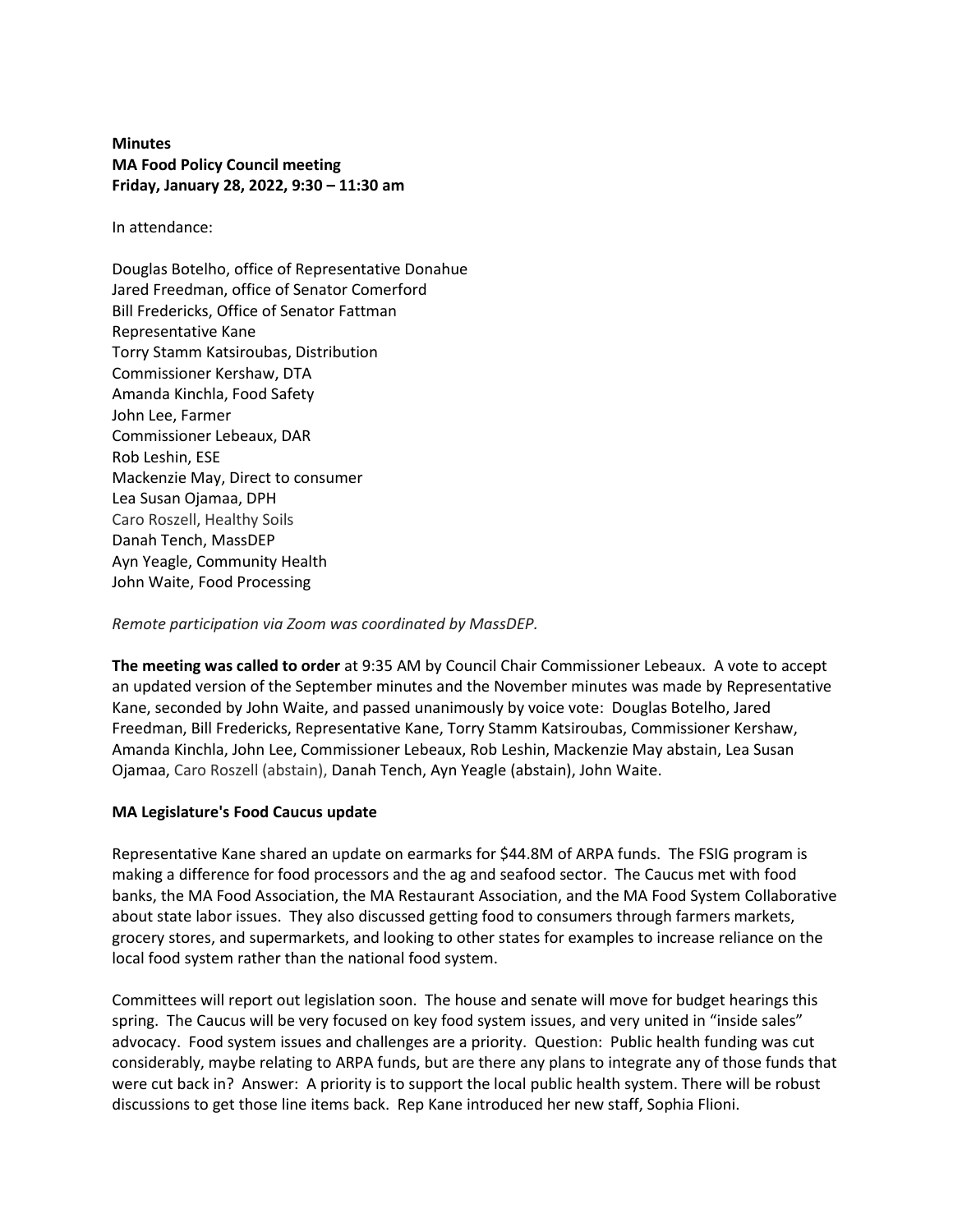# **Officers Reports**

Chair and Commissioner John Lebeaux, introductions:

- Rebecca Mulrean, EEA Director of Food System Resiliency
- Torry Katsiroubas Stamm, new Council member representing distribution
- Ayn Yeagle, new Council member representing public health
- Caro Roszell, new Council member representing healthy soils

DPH will have a new designee, Jessica Del Rosario. He thanked Lea Susan Ojamaa, Deputy Director, Bureau of Community Health and Prevention, for her important voice and contributions to the Council. She continues to be active at DPH.

Since the Commonwealth's administration will not seek reappointment, Commissioner Lebeaux will not be able to complete his two-year term as Council chair.

A motion was made to approve the **Annual Report** by John Lee, seconded by Representative Kane and passed via voice vote: Douglas Botelho, Jared Freedman, Bill Fredericks, Representative Kane, Torry Stamm Katsiroubas, Commissioner Kershaw, Amanda Kinchla, John Lee, Commissioner Lebeaux, Rob Leshin, Mackenzie May, Lea Susan Ojamaa, Caro Roszell , Danah Tench, Ayn Yeagle, John Waite.

At the November meeting, quorum was not maintained through the meeting. Re-votes were required on three motions:

- 1. A motion to accept the slate of officers: Chair & Commissioner Lebeaux; Vice Chair, Mackenzie May; Secretary, Danah Tench: was made by Representative Kane, seconded by John Waite, and passed via voice vote: Douglas Botelho, Jared Freedman, Bill Fredericks, Representative Kane, Torry Stamm Katsiroubas, Commissioner Kershaw, Amanda Kinchla, John Lee, Commissioner Lebeaux, Rob Leshin, Mackenzie May, Lea Susan Ojamaa, Caro Roszell, Danah Tench, Ayn Yeagle, John Waite.
- 2. A motion to accept the Nominating Committee candidates:John Waite, Danah Tench, Rob Leshin, Amanda Kinchla, Mackenzie May was made by Representative Kane, seconded by John Lee and passed via voice vote: Douglas Botelho, Jared Freedman, Bill Fredericks, Representative Kane, Torry Stamm Katsiroubas, Commissioner Kershaw, Amanda Kinchla, John Lee, Commissioner Lebeaux, Rob Leshin, Mackenzie May, Lea Susan Ojamaa, Caro Roszell, Danah Tench, Ayn Yeagle, John Waite.
- 3. A motion to allow the Advisory Committee candidate recommendations to move from the November annual meeting to the January meeting was made by Representative Kane, seconded by John Waite, and passed via voice vote: Douglas Botelho, Jared Freedman, Bill Fredericks, Representative Kane, Torry Stamm Katsiroubas, Commissioner Kershaw, Amanda Kinchla, John Lee, Commissioner Lebeaux, Rob Leshin, Mackenzie May, Lea Susan Ojamaa, Caro Roszell, Danah Tench, Ayn Yeagle, John Waite.

#### **Bylaws, Council, and Structure Committee**

Vice Chair Waite:

• Advisory committee nomination slate: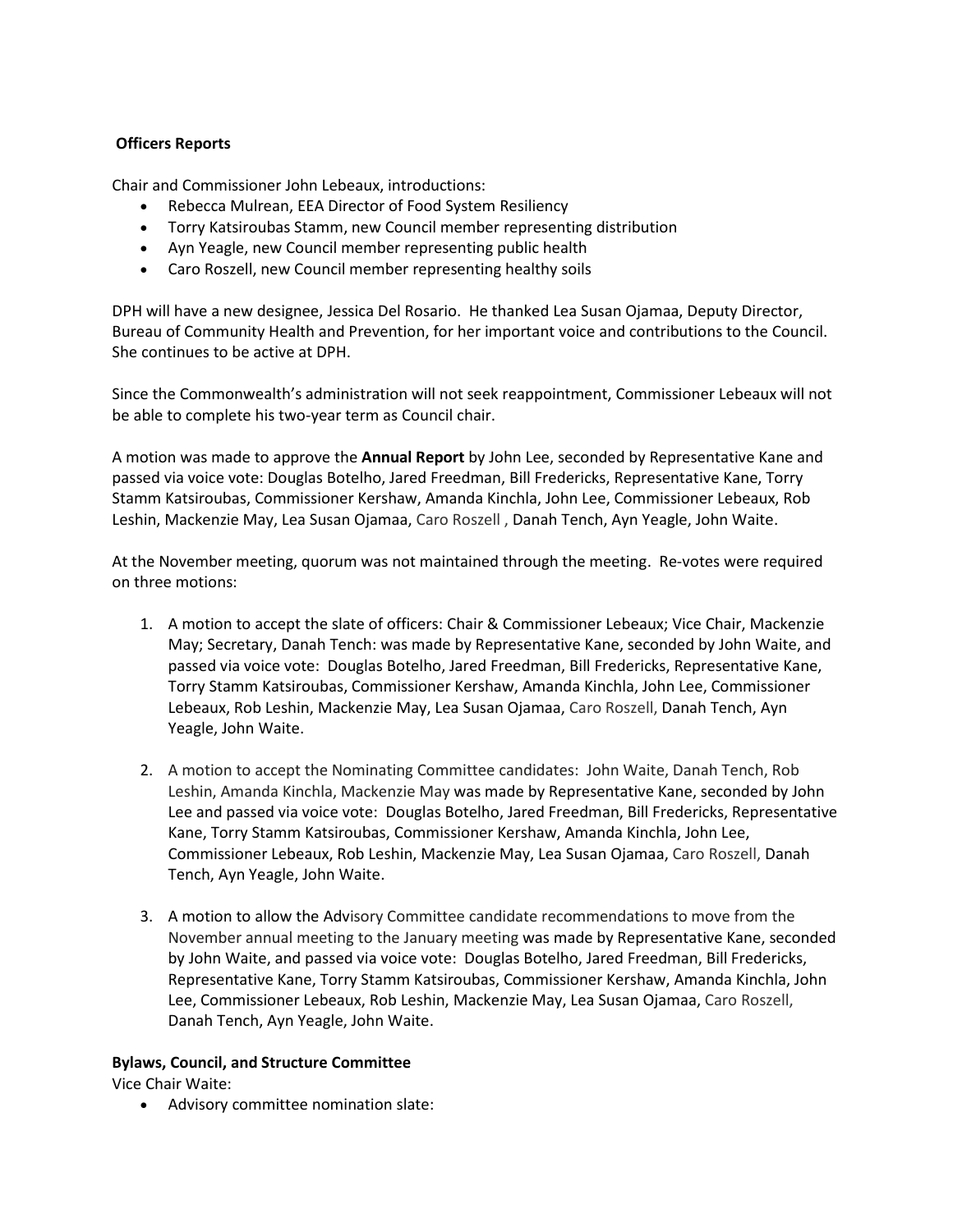Lisa McKeag, Educator, UMass Extension; Theresa Cohen, Owner, Oxford Farm; Mohammed Hannan, Organic Farmer, owner Hannan Healthy Foods Farm; Miranda Jennings, Heal Winchendon; Danielle Collins, Wakefield Public Schools, School Nutrition Director: John Wang, Deputy Director, The Food Project, Lowell; Jorge Marzuca Rosas, Manager, Whitemarz Farm; Grace Sliwoski, Director, Regional Environmental Council; Andy Varela, Maitland Mountain Farm; Katelyn Parsons, Head of Government Affairs, MA Farm Bureau; Patricia Spence, The Urban Farming Institute of Boston; Jessy Gill, Program and Policy Director, World Farmers.

The Advisory committee candidates were shared, with a focus on climate change and racial justice as it affects the food system. Stipends for this committee are being explored. A motion to accept the slate of candidates was made by John Lee, seconded by Representative Kane, and passed via voice vote: Douglas Botelho, Jared Freedman, Bill Fredericks, Representative Kane, Torry Stamm Katsiroubas, Commissioner Kershaw, Amanda Kinchla, John Lee, Commissioner Lebeaux, Rob Leshin, Mackenzie May, Lea Susan Ojamaa, Caro Roszell, Danah Tench, John Waite, Ayn Yeagle abstain.

• Advisory Committee liaison from the MA Food Policy Council. Advisory Committee liaisons include Danah Tench and Ayn Yeagle. Commissioner Lebeaux, as Council chair, made these appointments. John Lee offered to help.

### **Program**

• **Supply chain disruptions and effects on Massachusetts grocers and food manufacturers**, **Brian Houghton, Senior Vice President, Government Affairs and Communications, MA Food Association**

Supermarkets remain under stress with many categories such as beef with high prices, shortages including cardboard and certain items such as chicken tenders, higher delivery costs due to higher energy costs and driver shortages due to the pandemic, and higher swipe fee costs for retailers since use of electronic payments have increased. Winter weather slows down trucks coming from other parts of the country. Even climate change has an effect since more land is needed to feed livestock to bring them to market. Some grocery items are in short supply, including wine and spirits since it's difficult to source glass. Demand for ingredients for home cooking continues. Manufacturers are increasing their prices due to increased ingredient costs. Hopefully we're at the peak of this disruption and will soon be getting back to normal.

Question: Have there been an increase in sourcing of MA products? We're promoting the MA Grown Exchange. If gaps can be filled locally, it's a win/win. Question: The late December legislative changes to animal welfare standards for the egg industry resulted in worry about products shortages and higher prices for a high-demand product. What were the impacts? Answer: The regulations to put the law into effect came out last August, allowing the industry only a few months to come into compliance. Legislation allowed a transition time for the industry to understand how to comply in the absence of clear directions. Retailers didn't know what to do and were recalling all eggs except those designated as cage free. The supply chain has been adjusting over the last few weeks. Massachusetts is a net egg